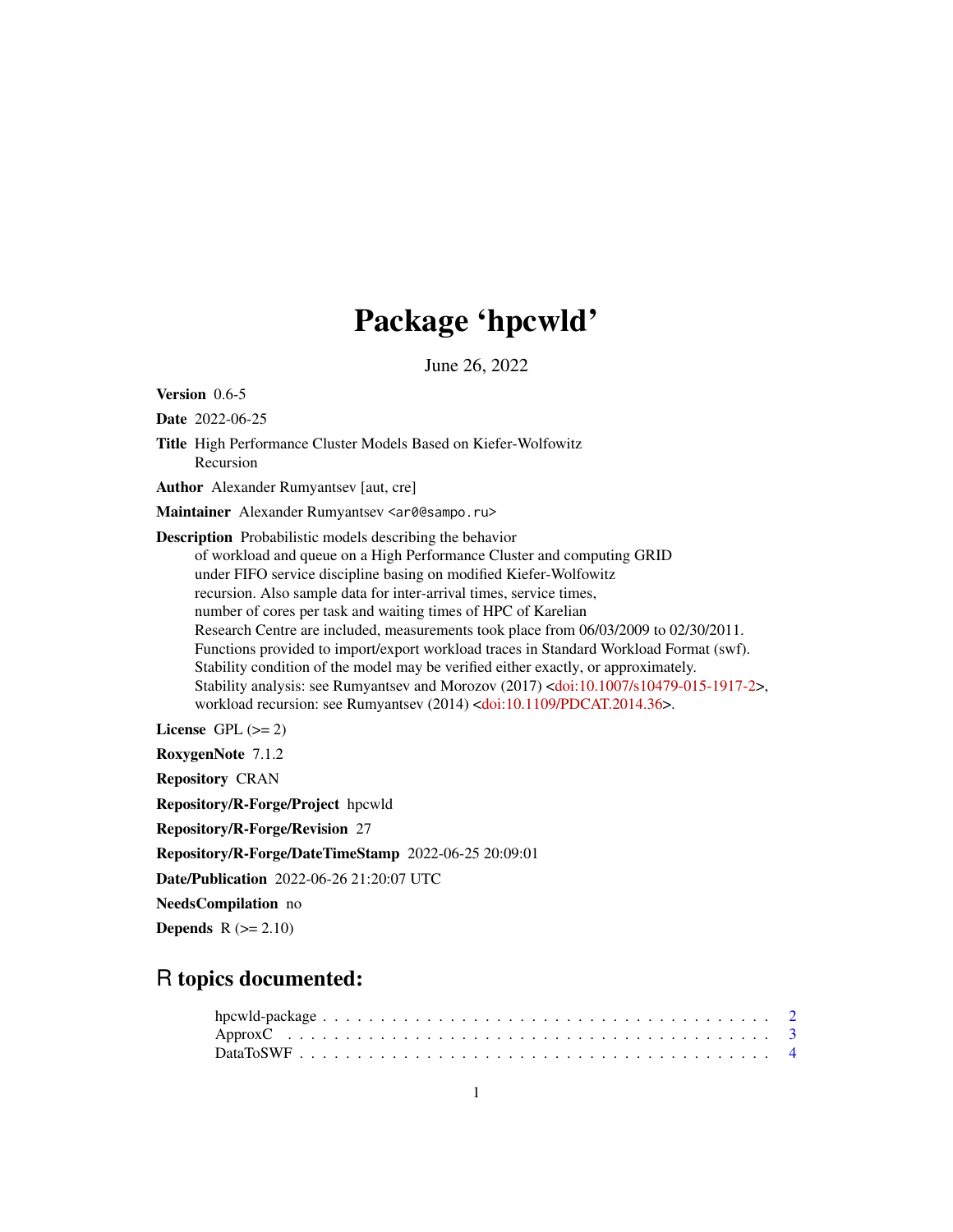#### <span id="page-1-0"></span>2 hpcwld-package hpcwld-package

hpcwld-package *Model and data for High Performance Cluster workload*

#### Description

This package contains several models describing the behavior of workload and queue on a High Performance Cluster and computing GRID under FIFO service discipline basing on modified Kiefer-Wolfowitz recursion. Also sample data for inter-arrival times, service times, number of cores per task and waiting times of HPC of Karelian Research Centre are included, measurements took place from 06/03/2009 to 02/30/2011. The stability condition of the model can be verified either exactly, or approximately.

#### Details

| Package:  | hpcwld         |
|-----------|----------------|
| Type:     | Package        |
| Version:  | 0.5            |
| Date:     | 2015-02-14     |
| License:  | <b>GNU GPL</b> |
| LazyLoad: | yes            |

#### Author(s)

Alexander Rumyantsev (Institute of Applied Mathematical Research, Karelian Research Centre, RAS)

#### References

E.V. Morozov, A.Rumyantsev. Stability analysis of a multiprocessor model describing a high performance cluster. XXIX International Seminar on Stability Problems for Stochastic Models and V International Workshop "Applied Problems in Theory of Probabilities and Mathematical Statistics related to modeling of information systems". Book of Abstracts. 2011. Pp. 82–83.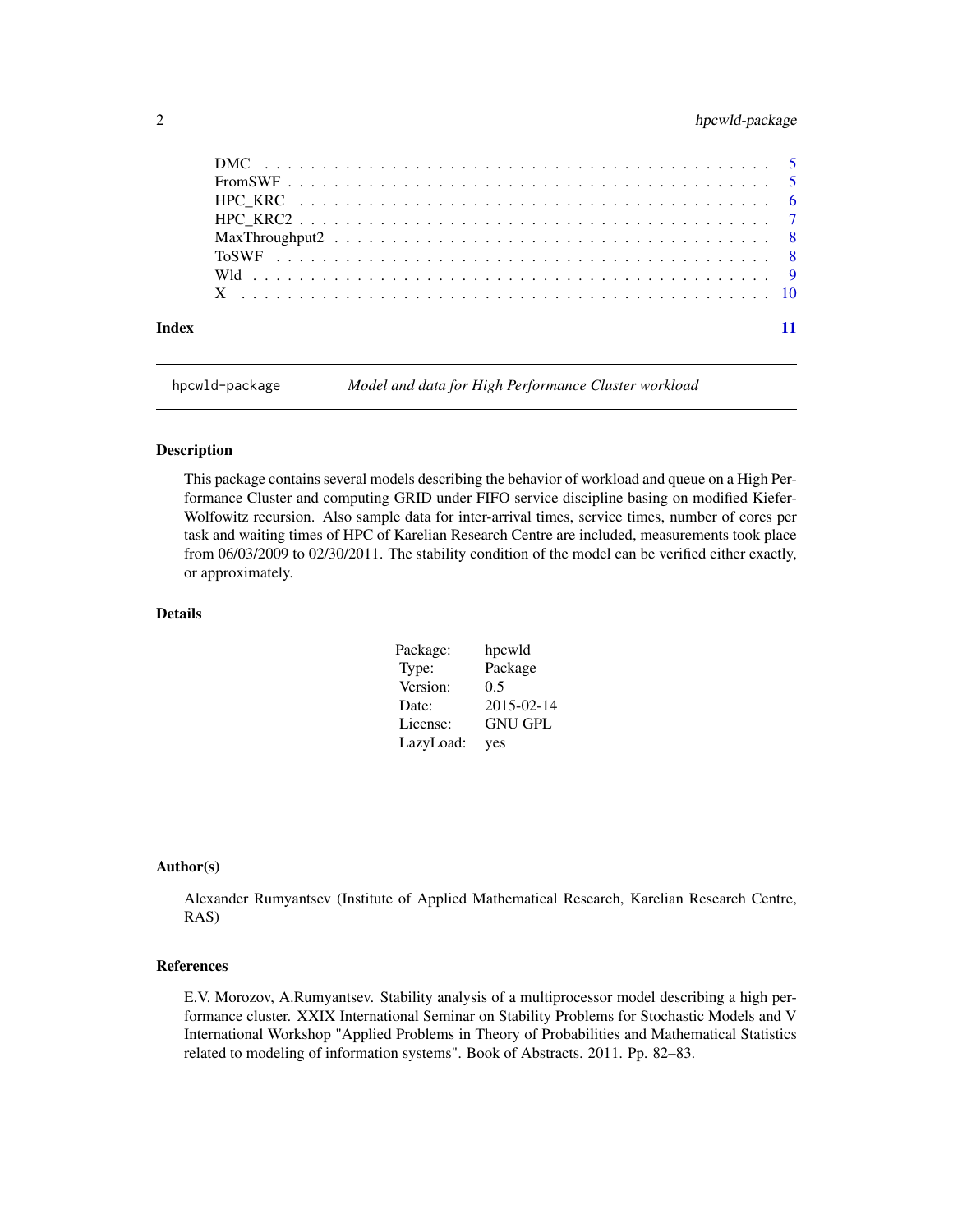#### <span id="page-2-0"></span> $A$ pprox $C$  3

A. Rumyantsev. Simulating Supercomputer Workload with hpcwld package for R // Proceedings of 2014 15th International Conference on Parallel and Distributed Computing, Applications and Technologies. IEEE, 2014. P. 138-143. URL: http://conferences.computer.org/pdcat/2014/papers/8334a138.pdf

A. Rumyantsev. Evaluating the stability of supercomputer workload model // Journal on Selected Topics in Nano Electronics and Computing, Vol. 2, No. 2, December 2014. P. 36-39.

```
http://cluster.krc.karelia.ru
```
#### Examples

```
Wld(T=rexp(1000,1), S=rexp(1000,1), round(runif(1000,1,10)), 10)
# returns the workload, delay and total cpus used
# for a cluster with 10 CPUs and random exponential times
```
ApproxC *Approximate, dynamic iterative computation of the stability constant for a workload of a High Performance Cluster model*

#### **Description**

This function calculates the constant C that is used in the stability criterion of a supercomputer model, which is basically the following: lambda/mu<C, where lambda is the task arrivals rate, and mu is the service intensity. The constant depends only on the number of servers in the model and the distribution of classes of customers, where class is the number of servers required. This method of calculation allows to stop on some depth of dynamics, thus allowing to calculate an approximate value in faster time. The constant is valid only for the model with simultaneous service.

#### Usage

 $ApproxC(s, p, depth = 3)$ 

#### Arguments

| -S    | number of servers in the model                                                                                                           |
|-------|------------------------------------------------------------------------------------------------------------------------------------------|
| p     | vector of class distribution                                                                                                             |
| depth | By default calculates up to groups of 3 tasks. When depth=s, calculates the exact<br>value. However, depth=s might take a bit more time. |
|       |                                                                                                                                          |

#### Value

The value of a constant C in the relation lambda/mu  $\lt C$  is returned

#### Examples

ApproxC(s=2,p=c(.5,.5), depth=3)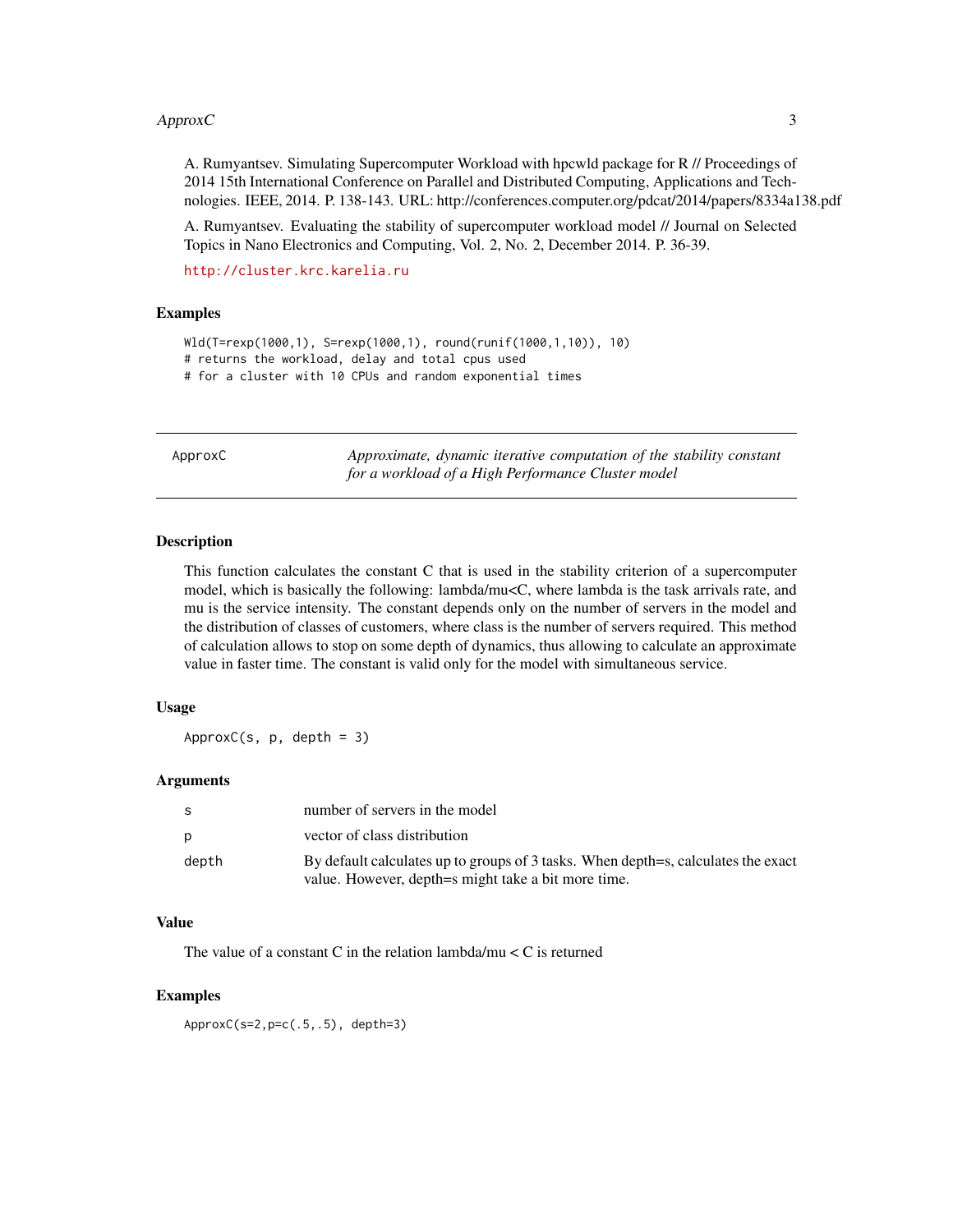#### Description

Note that this is only a wrapper for the ToSWF command with a dataframe argument. It needs a correctly built dataframe and converts it to a Standart Workload Format used to share the logfiles of High Performance Clusters

#### Usage

DataToSWF(Frame, filename = "output.swf")

#### Arguments

| Frame    | A data frame containing the variables needed by ToSWF function   |
|----------|------------------------------------------------------------------|
| filename | The file to store the converted workload (output.swf by default) |

#### Details

The Standart Workload Format is a single format to store and exchange high performance cluster logs, that is used in Parallel Workload Archive. See references for current standard. The SWF format may contain additional data, but in this package only the 1st to 5th fields are used. One may also need to manually fill in the header of the file in order to completely prepare the resulting SWF file.

#### Value

Nothing is returned, but a file is created in the current working directory (with default name output.swf) containing the converted data.

#### References

Feitelson, D.G. and Tsafrir, D. and Krakov D. 2012 Experience with the Parallel Workloads Archive. Technical Report 2012-6, School of Computer Science and Engineering, the Hebrew University April, 2012, Jerusalem, Israel

https://www.cs.huji.ac.il/labs/parallel/workload/swf.html

#### Examples

```
## Not run:
data(HPC_KRC)
tmp=data.frame(T=HPC_KRC$interarrival, S=HPC_KRC$service, N=HPC_KRC$cores_used, D=HPC_KRC$delay)
DataToSWF(tmp)
```
## End(Not run)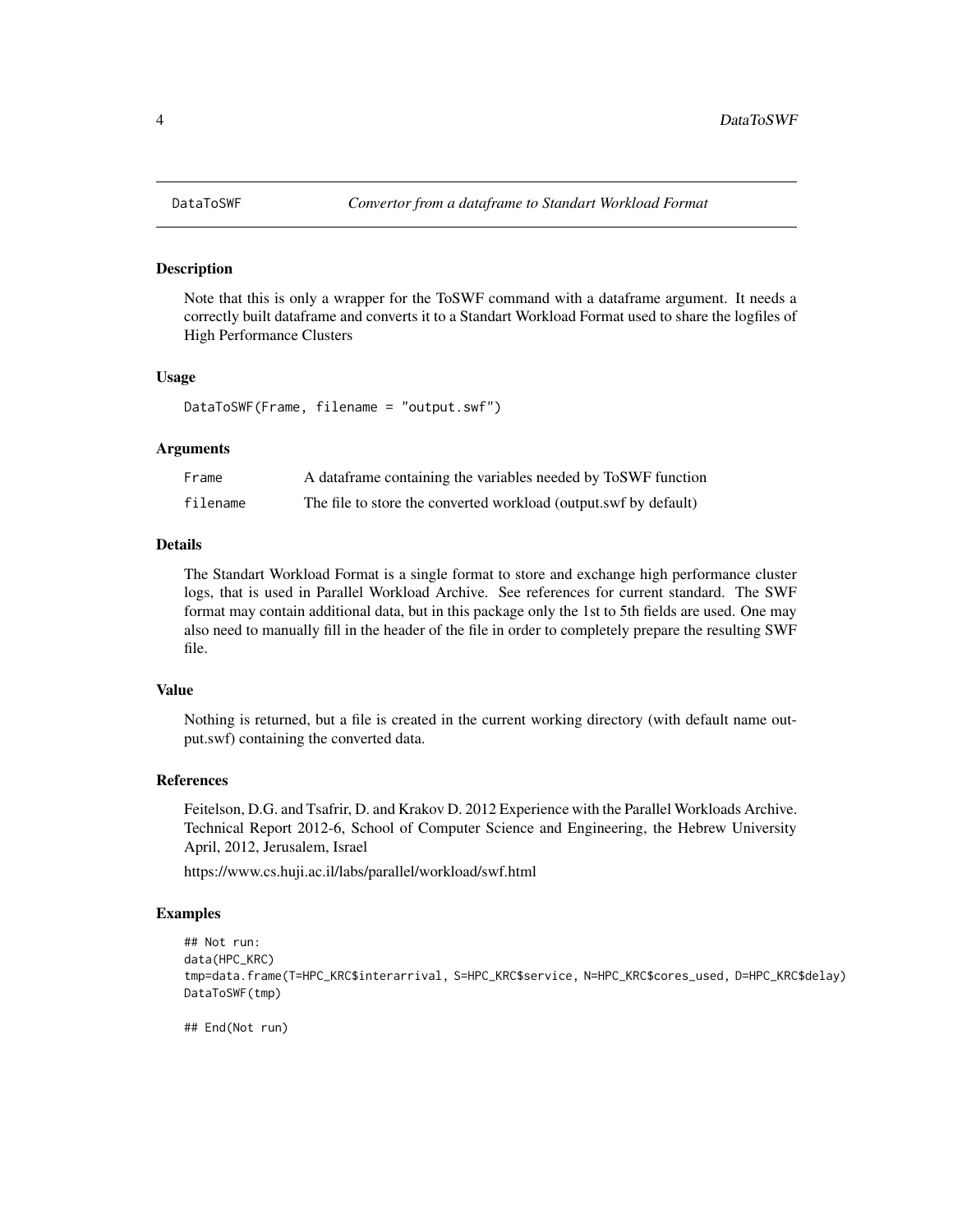#### <span id="page-4-0"></span>Description

This is a suggested by Dror Feitelson measure of correlation for dependent variables, that may be successfully used to examine the datasets from a High Performance Cluster logs

#### Usage

 $DMC(X, Y)$ 

#### Arguments

| χ | First variable (vector)  |
|---|--------------------------|
| ٧ | Second variable (vector) |

#### Value

One value between -1 and 1, characterizing the dependence between the variables

#### References

http://interstat.statjournals.net/YEAR/2004/abstracts/0412001.php?Name=412001

#### Examples

```
data(HPC_KRC)
DMC(HPC_KRC$service[1:1000], HPC_KRC$cores_requested[1:1000])
```
FromSWF *Convertor to a dataset from a Standart Workload Format*

#### Description

This is a convertor from a Standart Workload Format (used to share the logfiles of High Performance Clusters) to an internally used in a package dataset format

#### Usage

FromSWF(filename)

#### Arguments

filename A mandatory field containing the path to SWF file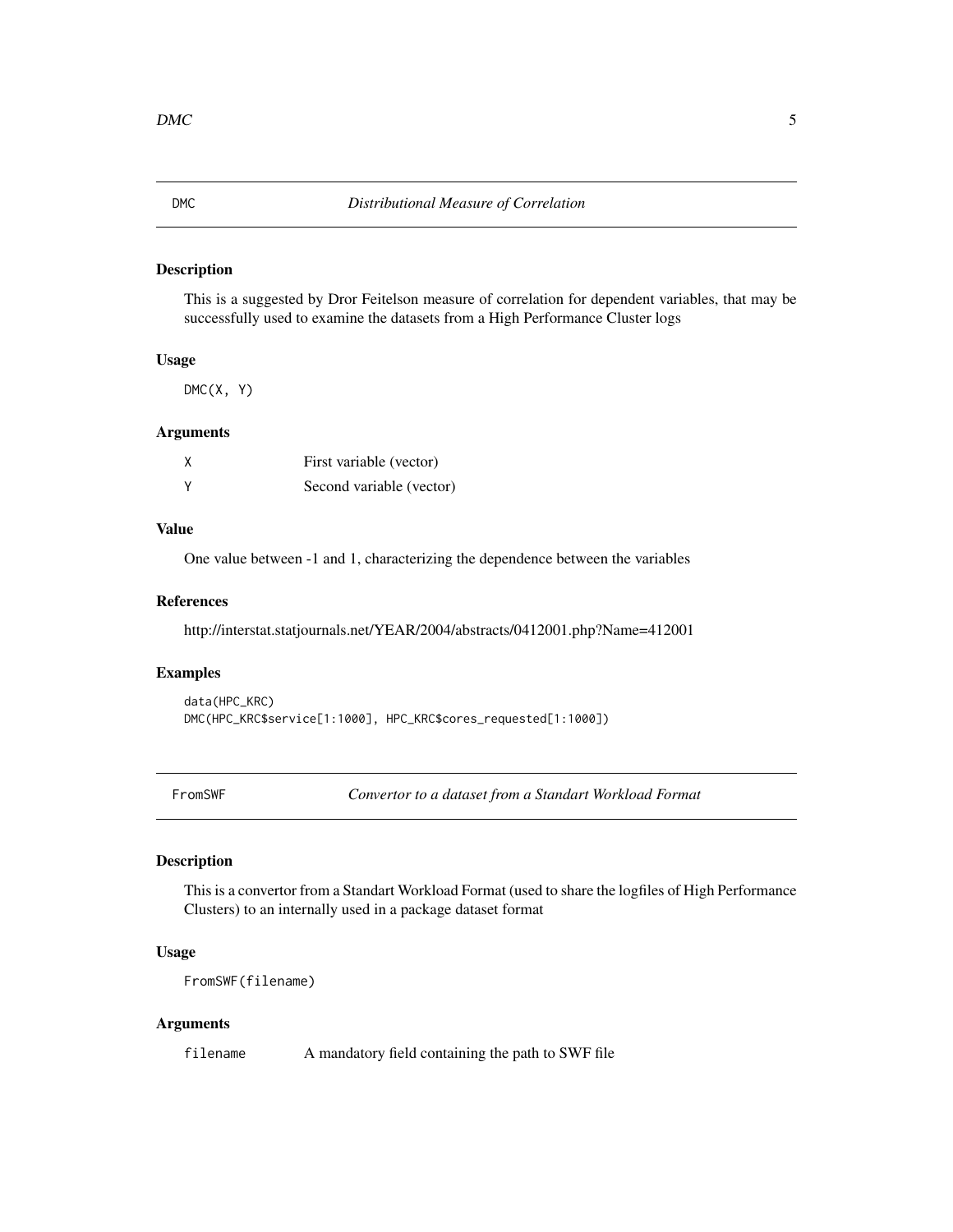#### <span id="page-5-0"></span>Details

The Standart Workload Format is a single format to store and exchange high performance cluster logs, that is used in Parallel Workload Archive. See references for current standard. The SWF format may contain additional data, but in this package only the 1st to 5th fields are used. One may also need to manually fill in the header of the file in order to completely prepare the resulting SWF file.

#### Value

A dataset is returned, containing 'delay' as a vector of delays exhibited by each task, 'total\_cores' as the total busy CPUs in time of arrival of each task, and 'workload' as total work left at each CPU.

#### References

Feitelson, D.G. and Tsafrir, D. and Krakov D. 2012 Experience with the Parallel Workloads Archive. Technical Report 2012-6, School of Computer Science and Engineering, the Hebrew University April, 2012, Jerusalem, Israel

https://www.cs.huji.ac.il/labs/parallel/workload/swf.html

HPC\_KRC *Workload data for High Performance Cluster of High Performance Data Center of Karelian Research Center, Russian Academy of Sciences.*

#### Description

This is a complete data of the tasks which successfully finished executions at HPC of HPDC KRC RAS for time period 06/03/2009 to 02/04/2011, a total of 8282 tasks. The data contains interarrival times, service times, cores that tasks requested, cores really used (due to administrative limitations) and delays excursed by tasks, all in seconds.

#### Usage

data(HPC\_KRC)

#### Format

A data frame with 8281 observations on the following 5 variables.

interarrival a numeric vector

service a numeric vector

cores\_requested a numeric vector

cores\_used a numeric vector

delays a numeric vector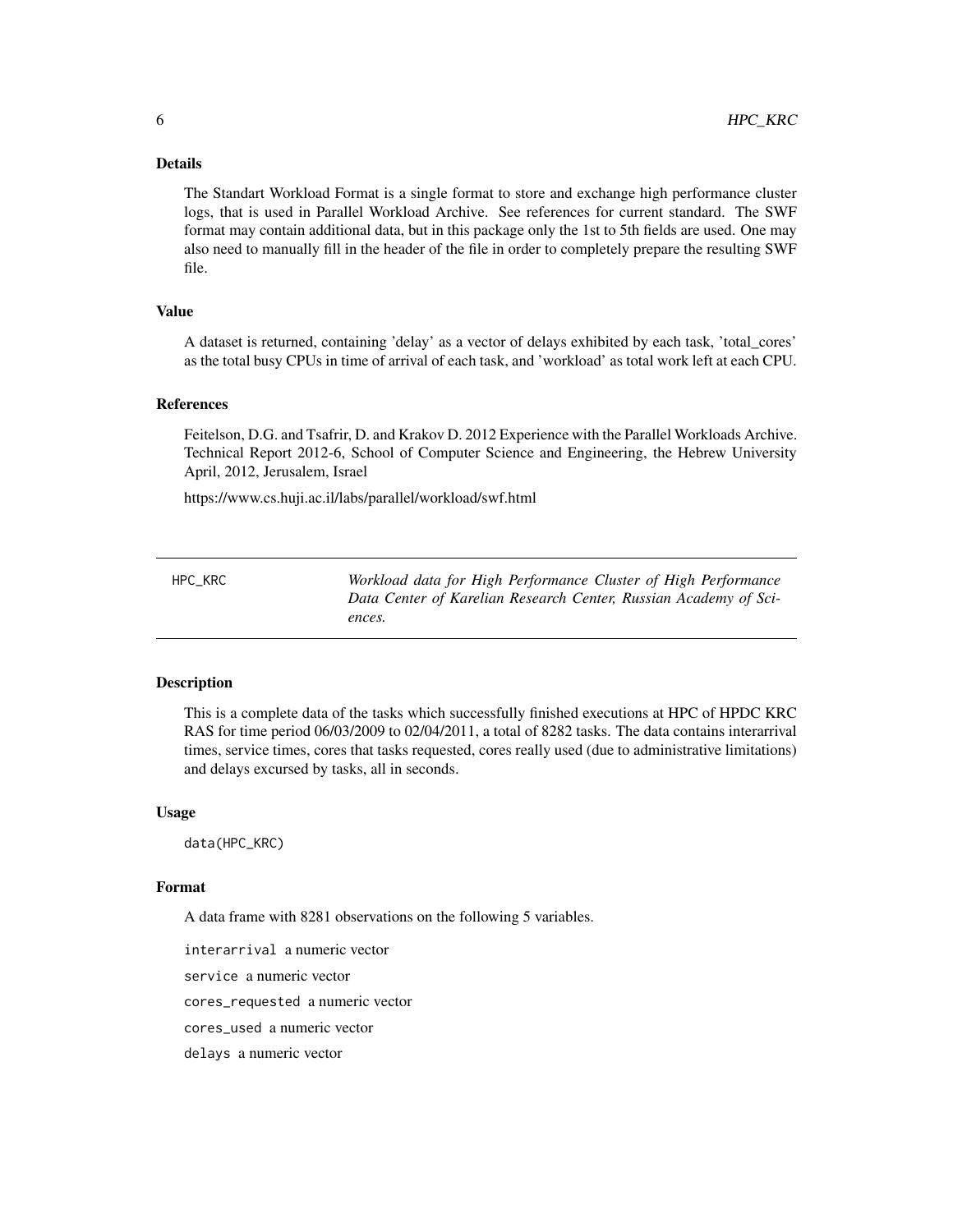#### <span id="page-6-0"></span>HPC\_KRC2 7

#### Source

http://cluster.krc.karelia.ru

#### References

http://cluster.krc.karelia.ru

#### Examples

data(HPC\_KRC)

| HPC KRC2 | Workload data for High Performance Cluster of High Performance   |
|----------|------------------------------------------------------------------|
|          | Data Center of Karelian Research Center, Russian Academy of Sci- |
|          | ences.                                                           |

#### Description

This is a complete data of the tasks which successfully finished executions at HPC of HPDC KRC RAS for time period 02/04/2011 to 16/04/2012, a total of 9389 tasks. The data contains interarrival times, service times, cores that tasks used, and delays excursed by tasks, all in seconds.

#### Usage

data(HPC\_KRC2)

### Format

A data frame with 9389 observations on the following 3 variables.

interarrival a numeric vector

service a numeric vector

cores\_used a numeric vector

delays a numeric vector

#### Source

http://cluster.krc.karelia.ru

#### References

http://cluster.krc.karelia.ru

#### Examples

data(HPC\_KRC2)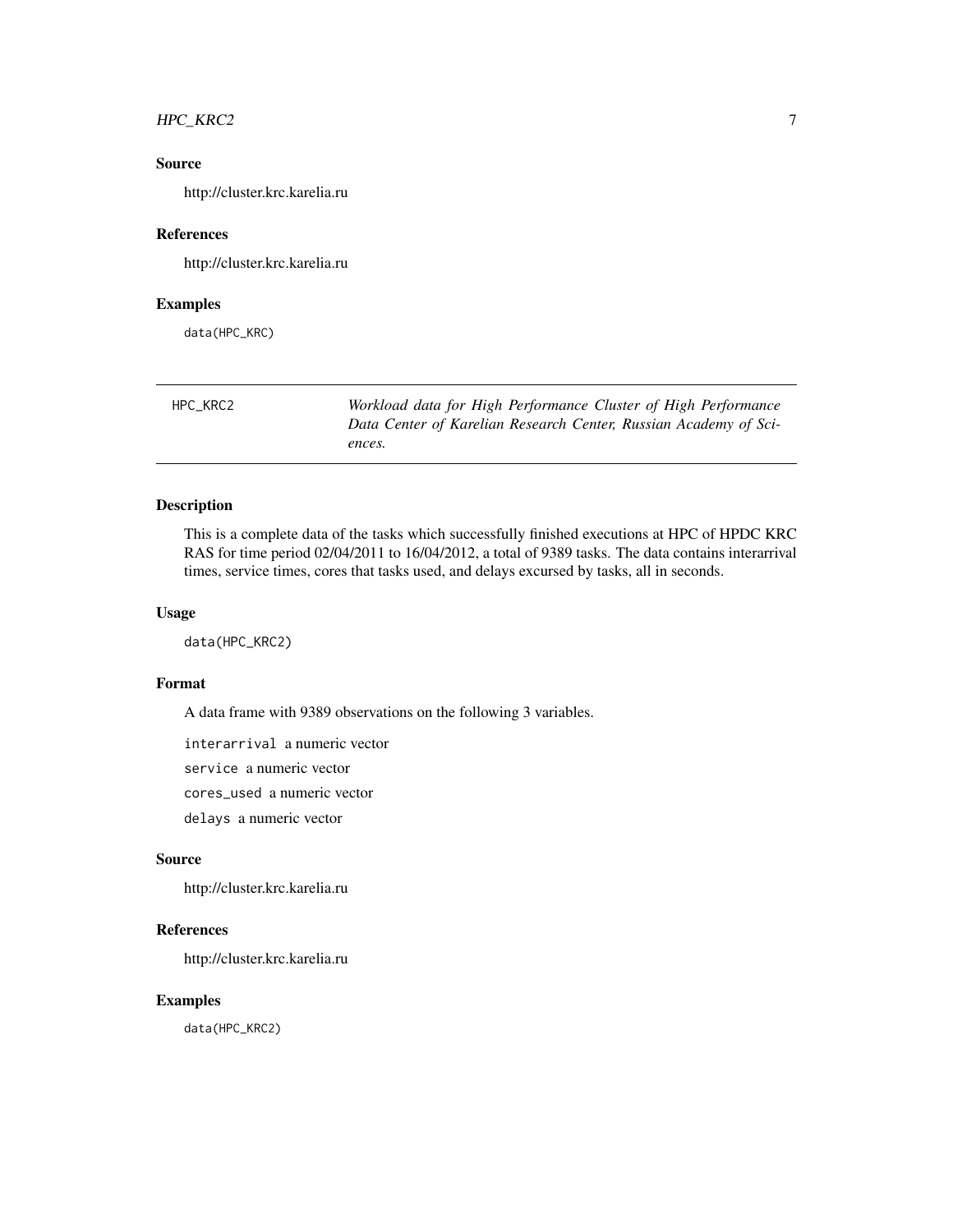<span id="page-7-0"></span>8 Second to the contract of the contract of the contract of the contract of the contract of the contract of the contract of the contract of the contract of the contract of the contract of the contract of the contract of th

MaxThroughput2 *This function gives the maximal throughput of a two-server supercomputer (Markov) model with various service speeds, various rates of classes and random speed scaling at arrival/depature*

#### Description

This function gives the maximal throughput of a two-server supercomputer (Markov) model with various service speeds, various rates of classes and random speed scaling at arrival/depature

#### Usage

MaxThroughput2(p1, pa, pd, mu1, mu2, f1, f2)

#### Arguments

| p1  | probability of class 1 arrival                                   |
|-----|------------------------------------------------------------------|
| pa  | probability of speed switch from f1 to f2 upon arrival           |
| pd  | probability of speed switch from f2 to f1 upon departure         |
| mu1 | work amount parameter (for exponential distribution) for class 1 |
| mu2 | work amount parameter (for exponential distribution) for class 2 |
| f1  | low speed (workunits per unit time)                              |
| f2  | high speed (workunits per unit time)                             |

#### Value

maximal input rate, that is the stability boundary

ToSWF *Convertor from a dataset to Standart Workload Format*

#### Description

This is a convertor from a correctly built dataset to a Standart Workload Format used to share the logfiles of High Performance Clusters

#### Usage

ToSWF(T, S, N, D, filename = "output.swf")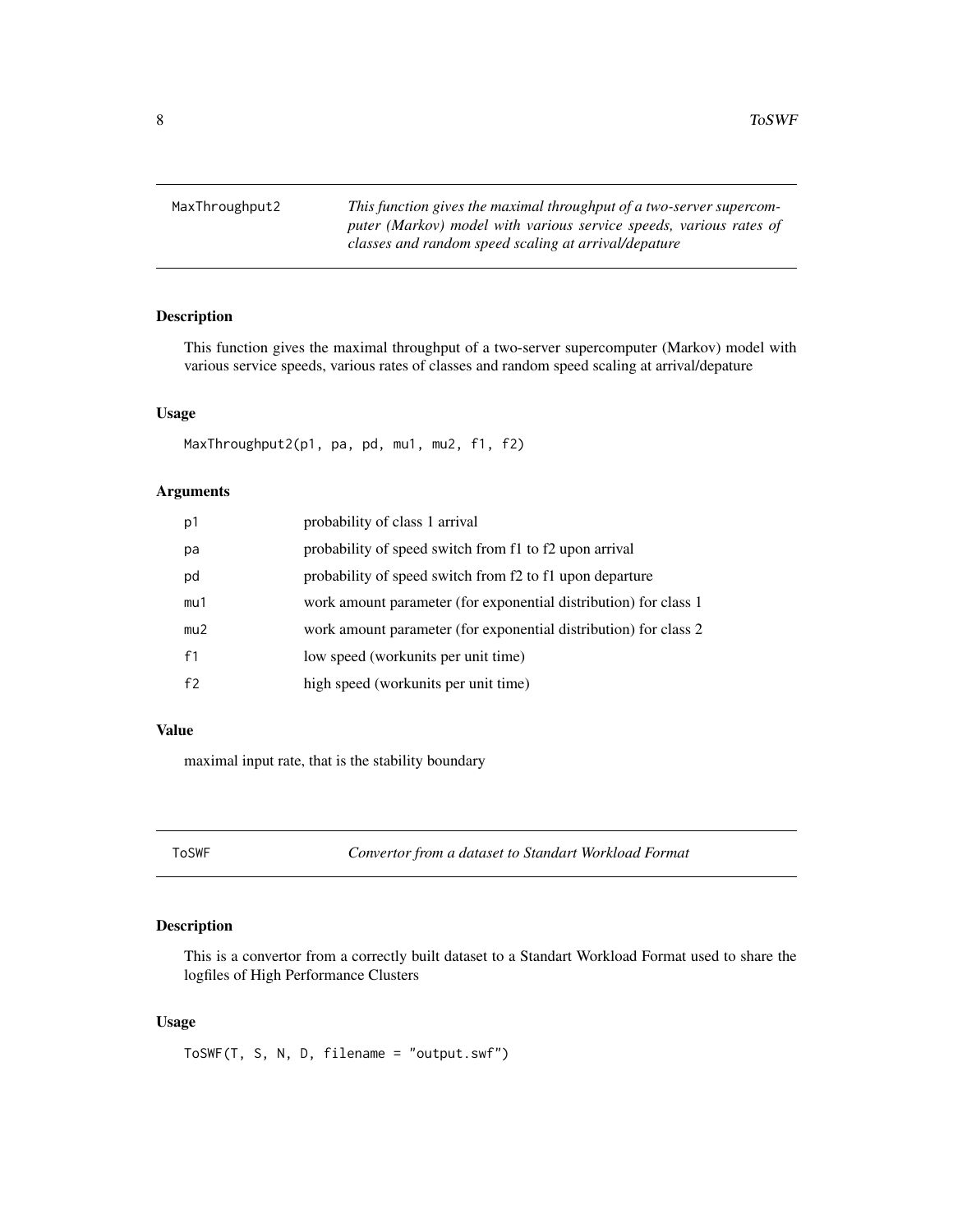#### <span id="page-8-0"></span>Wld the contract of the contract of the contract of the contract of the contract of the contract of the contract of the contract of the contract of the contract of the contract of the contract of the contract of the contra

#### Arguments

|          | Interarrival times of tasks (a vector)                           |
|----------|------------------------------------------------------------------|
| S        | Service times of tasks (a vector)                                |
| N        | Number of cores each task needs (a vector)                       |
| D        | The delays of tasks in a queue (a vector)                        |
| filename | The file to store the converted workload (output.swf by default) |

### Details

The Standart Workload Format is a single format to store and exchange high performance cluster logs, that is used in Parallel Workload Archive. See references for current standard. The SWF format may contain additional data, but in this package only the 1st to 5th fields are used. One may also need to manually fill in the header of the file in order to completely prepare the resulting SWF file.

#### Value

Nothing is returned, but a file is created in the current working directory (with default name output.swf) containing the converted data.

#### References

Feitelson, D.G. and Tsafrir, D. and Krakov D. 2012 Experience with the Parallel Workloads Archive. Technical Report 2012-6, School of Computer Science and Engineering, the Hebrew University April, 2012, Jerusalem, Israel

https://www.cs.huji.ac.il/labs/parallel/workload/swf.html

#### Examples

```
## Not run:
data(HPC_KRC)
ToSWF(HPC_KRC$interarrival, HPC_KRC$service, HPC_KRC$cores_requested, HPC_KRC$delay)
```
## End(Not run)

Wld *Workload of a High Performance Cluster model*

#### Description

This function computes the Kiefer-Wolfowitz modified vector for a HPC model. This vector contains the work left on each of 'm' servers of a cluster for the time of the arival of a task. Two methods are available, one for the case of concurrent server release (all the servers end a single task simultaneously), other for independent release (service times on each server are independent).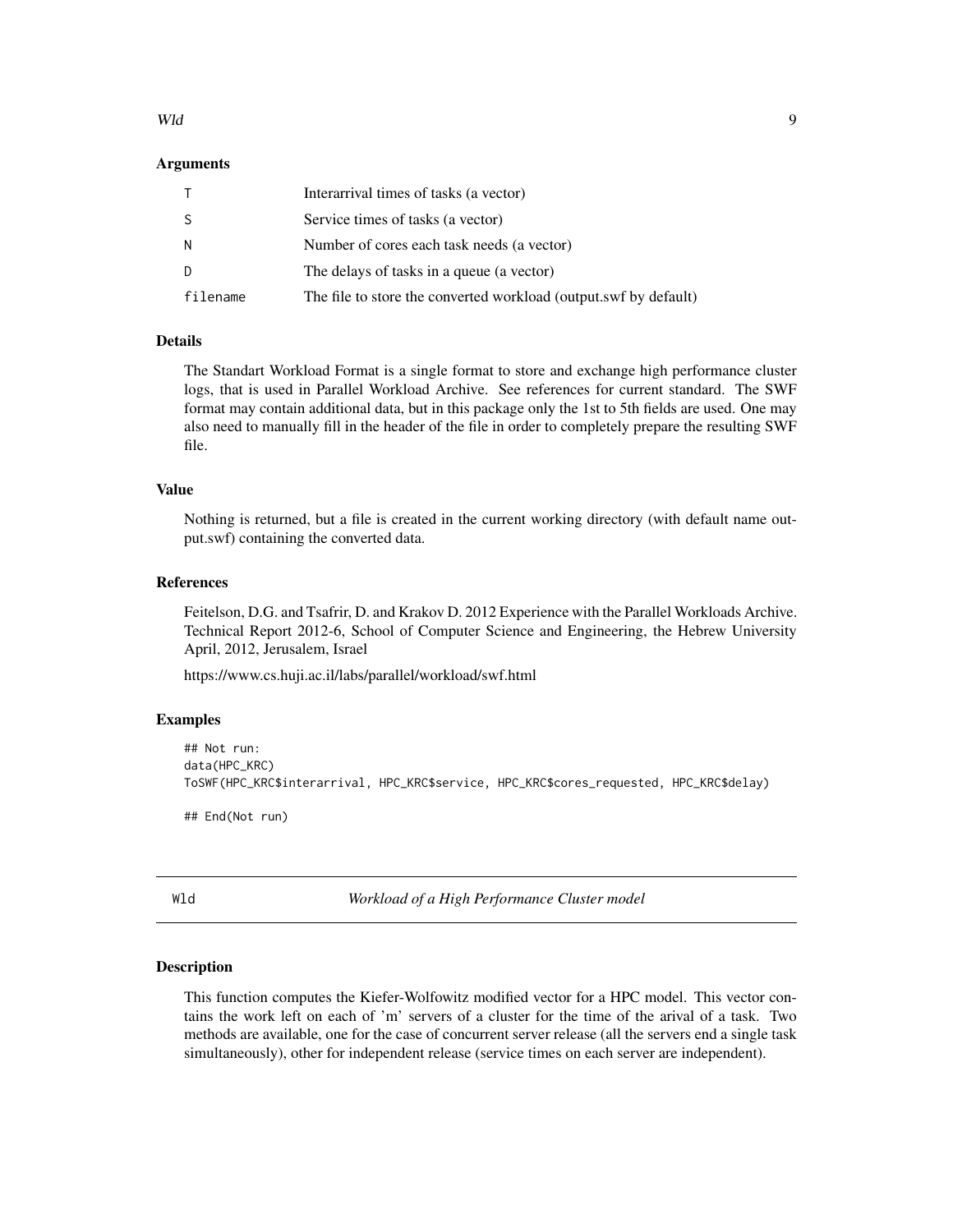### <span id="page-9-0"></span>Usage

 $Wld(T, S, N, m, method = "concurrent")$ 

#### Arguments

|        | Interarrival times of tasks                                                                     |
|--------|-------------------------------------------------------------------------------------------------|
| -S     | Service times of customers (a vector of length n, or a matrix nrows=n, ncols= $\rm\degree m$ ). |
| N.     | Number of servers each customer needs                                                           |
| m      | Number of servers for a supercomputer                                                           |
| method | Independent or concurrent                                                                       |

#### Value

A dataset is returned, containing 'delay' as a vector of delays exhibited by each task, 'total\_cores' as the total busy CPUs in time of arrival of each task, and 'workload' as total work left at each CPU.

#### Examples

Wld(T=rexp(1000,1), S=rexp(1000,1), round(runif(1000,1,10)), 10)

X *Dataset with raw workload data from HPDC KRC RAS*

#### Description

Source data for workload of HPC of HPDC KRC RAS. More usable dataset is HPC\_KRC. This are raw times in sec. since 1 January 1970, for tasks arrival times, start of execution times and end times.

### Usage

data(X)

#### Format

The format is: num [1:8499, 1:3] 1.24e+09 1.24e+09 1.24e+09 1.24e+09 1.24e+09 ...

#### Source

http://cluster.krc.karelia.ru

#### References

http://cluster.krc.karelia.ru

#### Examples

data(X)